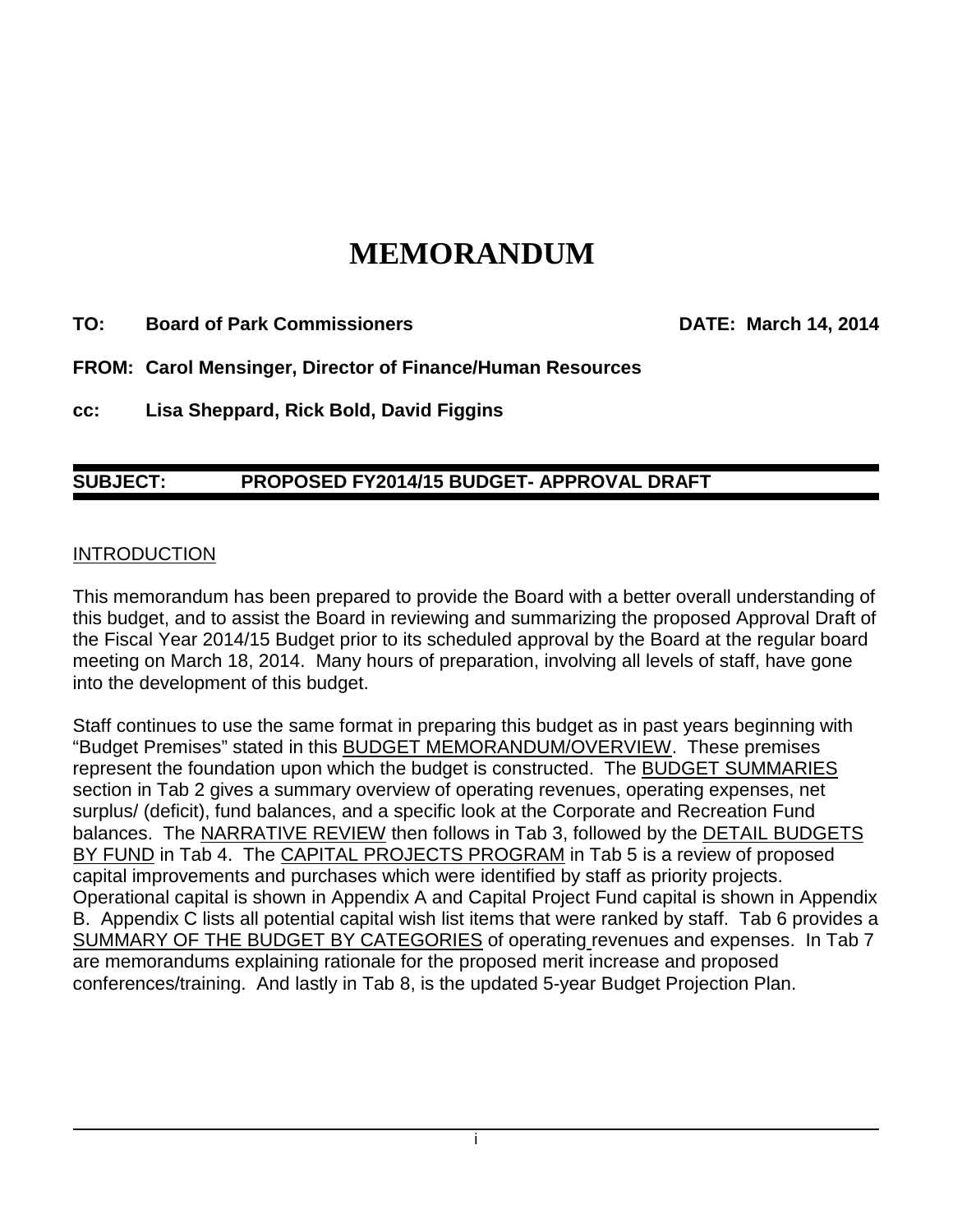#### BUDGET PREMISES

The proposed Fiscal Year 2014/15 budget and capital improvement/project program was developed based upon the following premises:

- 1. To continue to provide existing levels of service and begin to provide the residents of the Glencoe Park District with new and increased levels of service in the renovated Takiff Center, as well as other facilities and parks within the District.
- 2. The Park District adopted an *operating* Tax Levy Ordinance this past November in the amount of \$4,007,000 for tax year 2013 (Fiscal Year 2014/15). This operating levy represents a 4.68% increase over the previous year, and as in prior years is intended to capture all new growth available in the midst of the tax cap. The *total* levy also includes \$1,240,194 in debt service for principal and interest payments on the District's two outstanding bond issues.
- 3. Strive to maintain a Board-approved level of 25% in minimum annual operating reserve fund balances within both the Corporate Fund and Recreation Fund, per the District's Fund Balance Policy. Staff is pleased to report that the proposed FY2014/15 budget reflects an increase in reserve levels, well above the 25% minimum*.*
- 4. The proposed capital program provides for maintenance, improvements and equipment purchases. Staff recommends that the capital program include the following:
	- A. The **Capital Projects Fund (65)** be used to fund **\$756,000** in projects, of which **\$265,000** are carryover projects (those not completed in Fiscal Year 2013/14), **\$486,000** are new projects, and **\$5,000** as a general contingency amount.
	- B. The **Corporate Fund** be used to fund **\$129,150** in **operational** capital improvements.
	- C. The **Recreation Fund** be used to fund **\$31,925** in **operational** capital improvements.
	- D. The **Special Recreation Fund** be used to fund **\$10,000** in **operational** ADA-related capital improvements.
	- E. The **Liability Fund** be used to fund **\$3,500** in **operational** safety related capital items.
	- F. The **Trust Fund** be used to fund **\$22,000** in capital improvements related to the Beach Halfway House.
	- G. The new **Master Plan Capital Fund (69)** be used to potentially fund up to \$250,000 in capital improvements/projects related to the master plan process.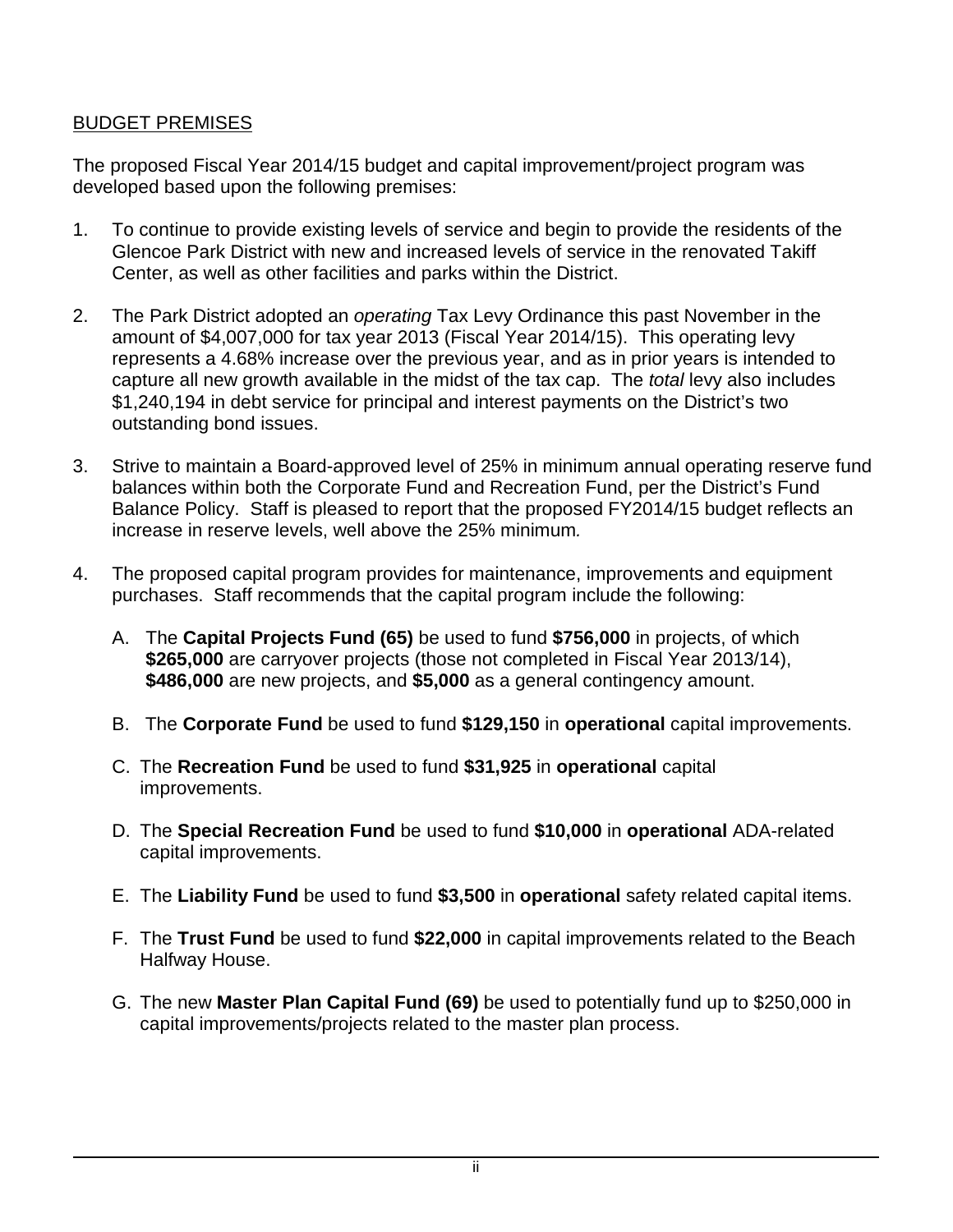- 5. Each year, the Park Board authorizes a merit pool which is spread to Grade 1 (full-time) employees, excluding the Executive Director's position. A 3.0% merit pool was approved by the Board and is thus included in the Approval Draft of the Proposed Fiscal Year 2014/15 Budget. (Staff's typical process for determining merit pool is based on recommendations of the Executive Service Corps of Chicago that the merit pool should be approximately 1.5% - 2% above CPI.) The County Clerk used a 1.7% CPI factor for calculation of the tax cap in tax year 2013.
- 6. Accomplish #1-5 above, in accordance with the already adopted tax levy and the Park Board's historically expressed desire of maintaining the composite tax rate at a responsible level which is reflective of the community's preparedness to support local park and recreation services.

### BUDGET SUMMARIES

This part provides a financial summary of all funds as related to:

- 1. Revenues (Table I) 2. Expenditures (Table II) 3. Net Surplus/ (Deficit) (Table III) 4. Fund Balances (Table IV)
- 5. Corporate and Recreation Fund Balance Summaries
- 6. Summary of Recreation Program By Program Category
- 7. Overview of Recreation Fund Budget

As of **February 28, 2014**, the projected **Designated Operating Fund Balance in the Corporate Fund** of **\$2,004,259** meets the reserve guideline of 25% of operating expenditures.

As of **February 28, 2014** the projected **Designated Operating Fund Balance in the Recreation Fund** of **\$2,704,842** meets the reserve guideline of 25% of operating expenditures.

As of **February 28, 2015,** given that budget projections are accurate, the operating fund balance in the Corporate Fund will stand at approximately **\$1,910,794**, and in the Recreation Fund, it will stand at approximately **\$2,686,743** (as the \$700,000 in "committed" fund balances will be officially transferred to new Master Plan Capital Fund).

Given these fund balance levels, and per the District's Fund Balance Policy, staff again would propose that a portion of the Corporate Fund Balance be specifically "committed" to be used for future Master Plan projects. In the previous two years, the Board has approved a total of \$700,000 to be "committed" for future master plan improvements/capital projects.